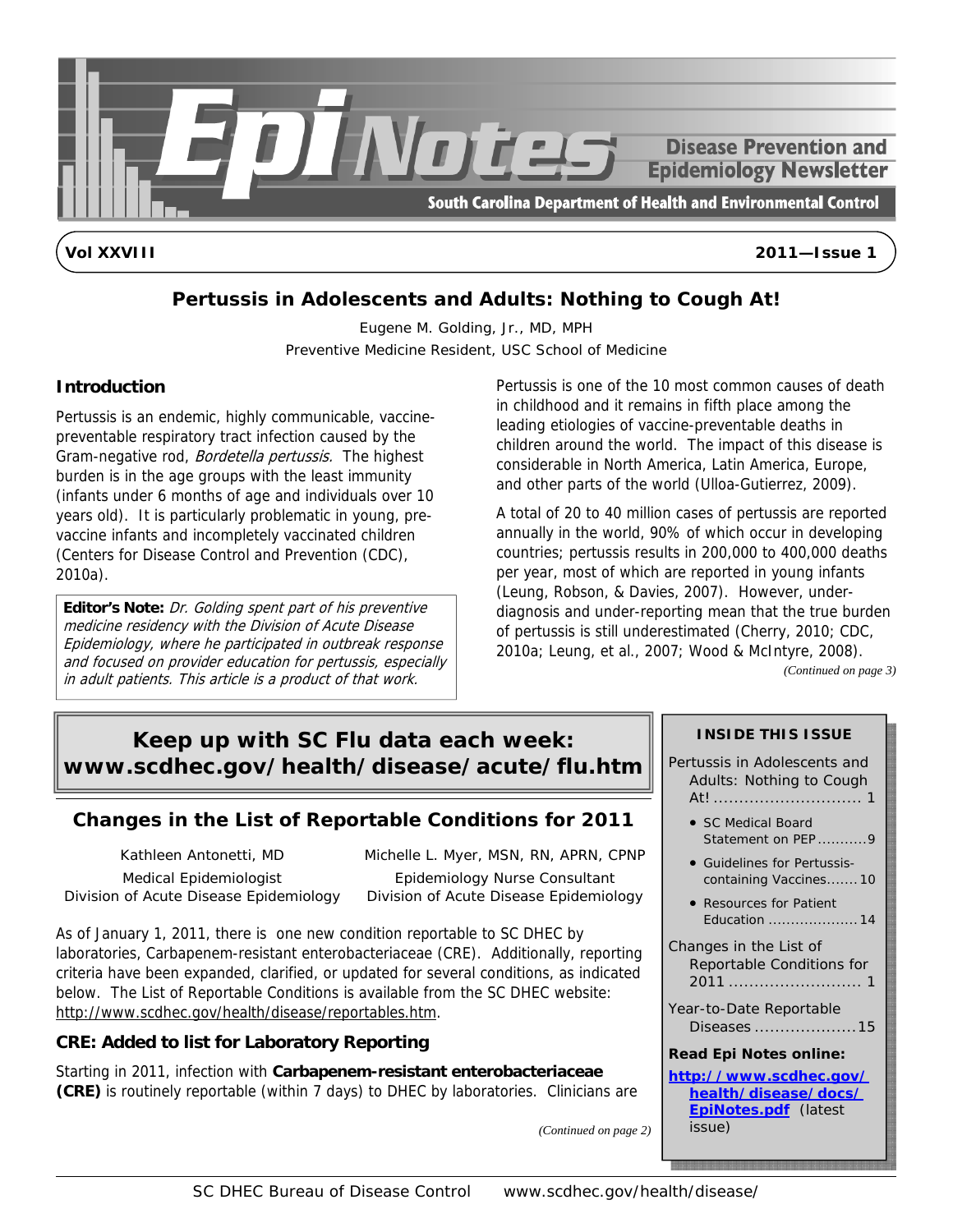# **Changes in the List of Reportable Conditions for 2011**

*(Continued from page 1)* 

advised to consider carbapenem-resistant enterobacteriaceae (CRE) in their differential diagnosis of difficult to treat infections, especially in intensive-care unit patients.

**Background:** Infection with carbapenem-resistant enterobacteriaceae (CRE) is increasingly becoming a health-care challenge. Up to this point, CRE has caused healthcare-associated infections, and usually affects those with compromised immune function. The most common type of CRE is the Klebsiella pneumonia carbapenemase (KPC) -producing organism. KPC-producing enterobacteriaceae are widespread in the US and other countries.

From January to June 2010, three enterobacteriaceae isolates carrying the New Delhi metallo-beta-lactamase (NDM-1) resistance mechanism were identified from three US states at the CDC antimicrobial susceptibility laboratory. While uncommon in the US, organisms carrying this mechanism of resistance have been seen here and in the United Kingdom, especially among patients who had received medical care in India and Pakistan. Similarly, all three US isolates were from patients who had recently received recent medical care in India. While KPC production has most commonly been seen in Klebsiella pneumonia, it has also been reported in other pathogens, such as Escherichia coli, Salmonella spp., Serratia spp., Pseudomonas spp., and others.

## **Dengue: Submit Confirmatory Specimens**

Dengue (Flavivirus) has been added to the list of conditions for which isolates, broths, and serum are to be submitted to the DHEC Bureau of Laboratories for confirmatory testing or genotyping.

## **HIV/AIDS: Report positive EIA tests**

Positive EIA has been added to the list of HIV detection tests that must be reported to DHEC.

## **Influenza, Pediatric Deaths reportable in 24 hours**

Confirmed deaths from influenza in persons younger than 18 years of age are now urgently reportable to DHEC (within 24 hours.) For these cases, influenza is confirmed by culture, RT-PCR, DFA, IFA, influenza rapid test, or autopsy results consistent with influenza

## **Outbreaks: Specimens may be requested**

In an outbreak, defined as an excess number of cases or syndromes over the expected occurrence of disease within a geographic area, population group, or healthcare facility, clinical specimens may be requested from patients. Healthcare providers may be asked to assist with procurement of specimens.

### **Rabies Post-exposure Prophylaxis, Animal Bite Management Guidelines**

The print and web-based versions of the List of Reportable Conditions point providers to DHEC's **Guide to Managing Animal Exposures and Rabies Postexposure Prophylaxis**. This quidance includes phone numbers for during work hours and after-hours/ weekend medical and environmental health consultation.

The Guide can be accessed from the Home Page of the DHEC website (www.scdhec.gov/) or directly from this link: http://www.scdhec.gov/health/envhlth/ [general sanitation/rabies-resources-healthcare](http://www.scdhec.gov/health/envhlth/general_sanitation/rabies-resources-healthcare-providers.htm)providers.htm.

## **Copies of Reportables Posters**

Contact your Regional Public Health Department for Disease Reporting Cards and for printed copies of the 2011 List of Reportable Conditions and Laboratory List of Reportable Conditions. Regional Office Contact [information is available from http://www.scdhec.gov/](http://www.scdhec.gov/health/disease/reportables.htm)  health/disease/reportables.htm, where you can also download and print PDF copies of these lists.

## **Electronic Reporting**

Call 1-800-917-2093 to learn more about electronic [disease reporting, or navigate to http://www.scdhec.gov/](http://www.scdhec.gov/health/disease/chess/index.htm)  health/disease/chess/index.htm for information about **CHESS**, South Carolina's electronic disease reporting system.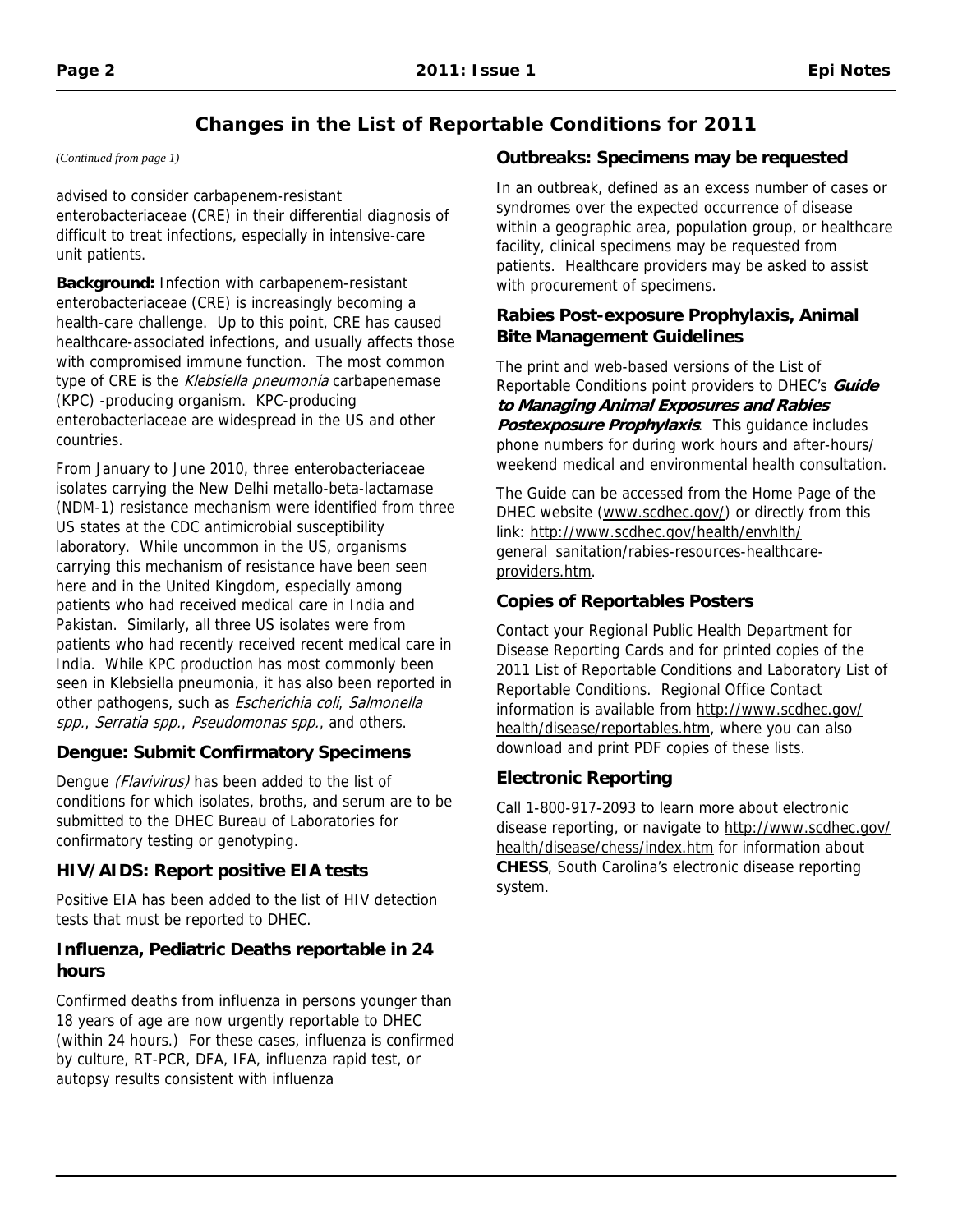#### *(Continued from page 1)*

### **Pertussis in the US: By the Numbers**

- Since the early 1990s, the US disease incidence in adults and adolescents has been on the increase.
- In 2004, the number of US cases doubled compared with previous years. In 2005, adolescents and adults contributed the greatest number of cases -- 60% (Leekha, Thompson, & Sampathkumar, 2009).
- In 2009, there were 16,858 cases in the US.
- In 2010, there were 21,291 cases reported through Week 52 (MMWR).
- Among children, preliminary US case rates for 2010 were estimated at 49/100,000 in infants less than 12 months of age and 8/100,000 in children 1-4 years of age. This demonstrates a high risk in young pre-vaccination



**Figure 1: US Pertussis Case Trends (1922-2003)** From Pertussis — Not Just for Kids (Hewlett & Edwards, 2005)

babies and incompletely vaccinated young children (CDC, unpublished data).

#### **Pertussis in South Carolina**

Confirmed & Probable Pertussis Cases in SC, 2004-2010 450 400  $350$ 300 250 200 150 100 50  $\Omega$ 2004 2005 2006 2007 2008 2009 2010

In 2010, South Carolina had 391 confirmed and probable pertussis cases reported as of mid-December. This demonstrates the cyclical nature of pertussis incidence for that is also seen nationally (South Carolina Department of Health and Environmental Control (SC DHEC, 2010) The putative reasons for the state and national increases in total pertussis incidence as well as the increasing adolescent and adult proportions are enumerated below.

Sc data indicate that total disease rates are rising. They also demonstrate a considerable proportion of cases in "nonchildren" (i.e., adolescents and adults), as demonstrated in Figure 3 (page 4)

### **Pertussis Epidemiology**

The only known reservoir for *B. pertussis* is human adolescents and adults with waning humoral and cell-mediated immunity from childhood vaccination or

**Figure 2: Confirmed and Probable Pertussis Cases in SC, 2004-2010.**  (SC DHEC, Division of Acute Disease Epidemiology, 2011).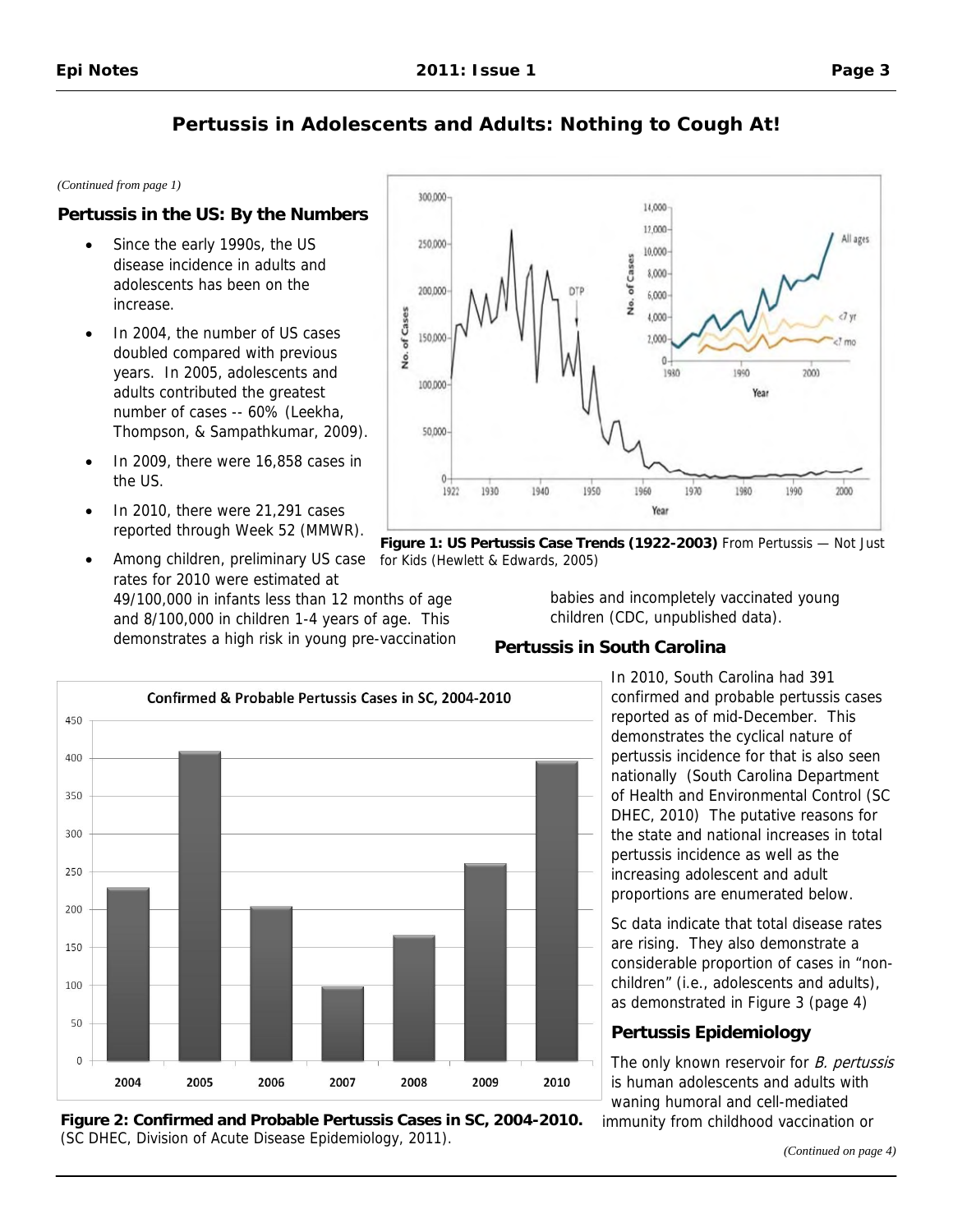*(Continued from page 3)* 

disease. As both vaccine and naturally acquired immunity decrease over time, young infants with inadequate immunity and small airways are at very high risk from exposure to these newly susceptible adolescents and adults.

Pertussis tends to become epidemic every 2-5 years; a trend unchanged from the years before vaccine introduction. Outbreaks occur throughout the year in the US (Cherry, 2010; CDC, 2010b). Pertussis vaccination has reduced the case incidence in peak years by more than 95%.

Pertussis outbreaks are not uncommon. California reported 8,383 pertussis cases in 2010 (21.4 cases/100,000), the highest number since 9,394 cases were reported in 1947, and the highest incidence since 1958, when 26.0 cases/100,000 were reported. There were 10 infant deaths from pertussis in California in 2010, nine of whom were unvaccinated infants under 2 months of age (California Department of Public Health, Immunization Branch, 2011). In Michigan, an increase was noted in mid- 2008 and it has continued to date. This has compounded a long-term increase in cases since the early 1990s. Moreover, as of October 31, there were 902 cases reported for 2010. By comparison, in 2008 and

*(Continued on page 6)* 



**Figure 3: Age-Specific Cases and Case Rates.** (SC DHEC, Division of Acute Disease Epidemiology, 2010). 2010 case numbers and rates were markedly increased over those from 2004-2009. The attack rates are much higher in young infants with little to no immunity and very small airways. The only known reservoir is adolescents and adults with waning immunity. Pertussis is not only a childhood disease; as adolescent and adult immunity wane, they may become infected and, in turn, infect young babies without immunity.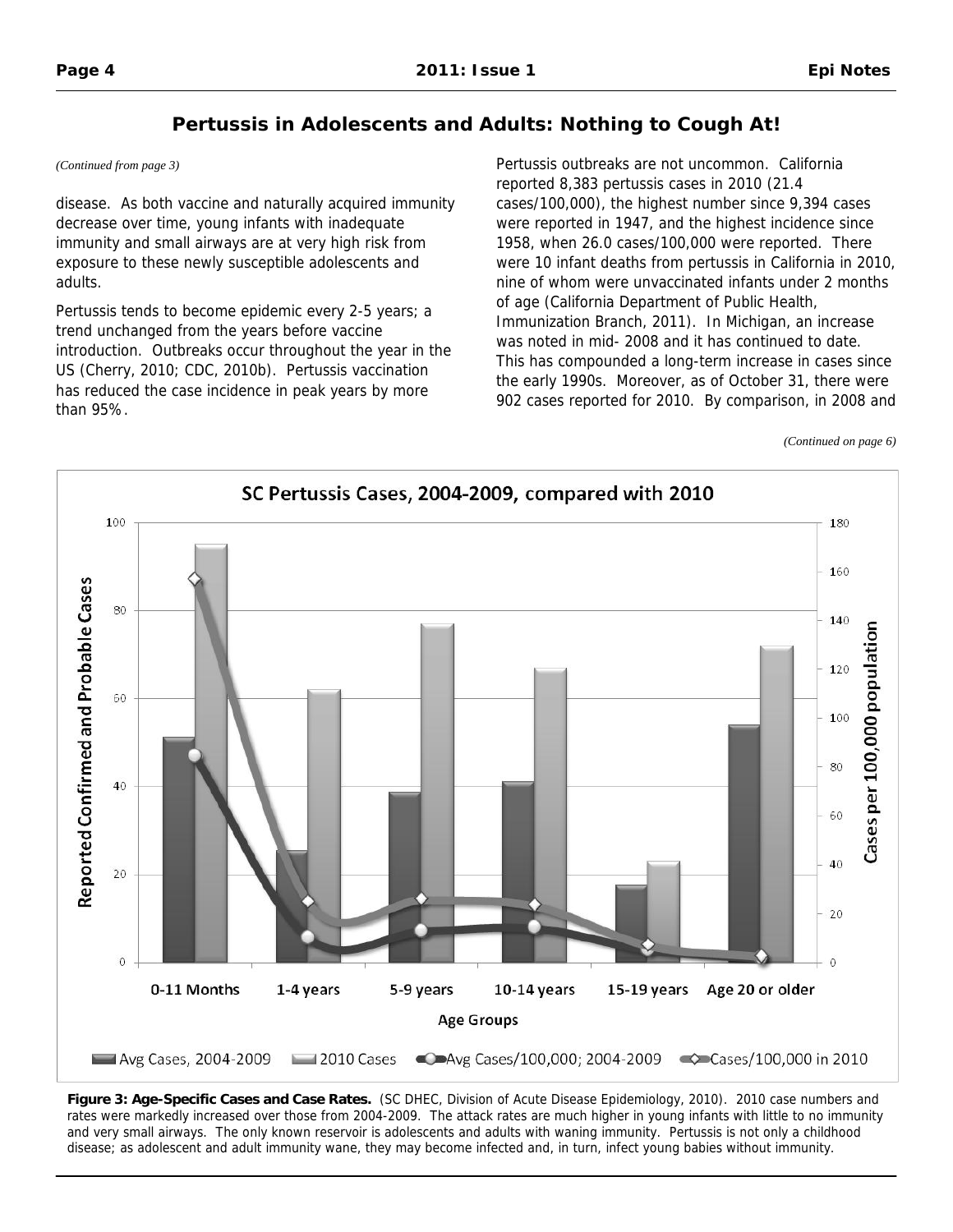

**Pertussis in Adolescents and Adults: Nothing to Cough At!** 

**Figure 4: The Epidemiological Cycles of Pertussis before and after the Vaccine Introduction.** (From Hewlett & Edwards, 2005)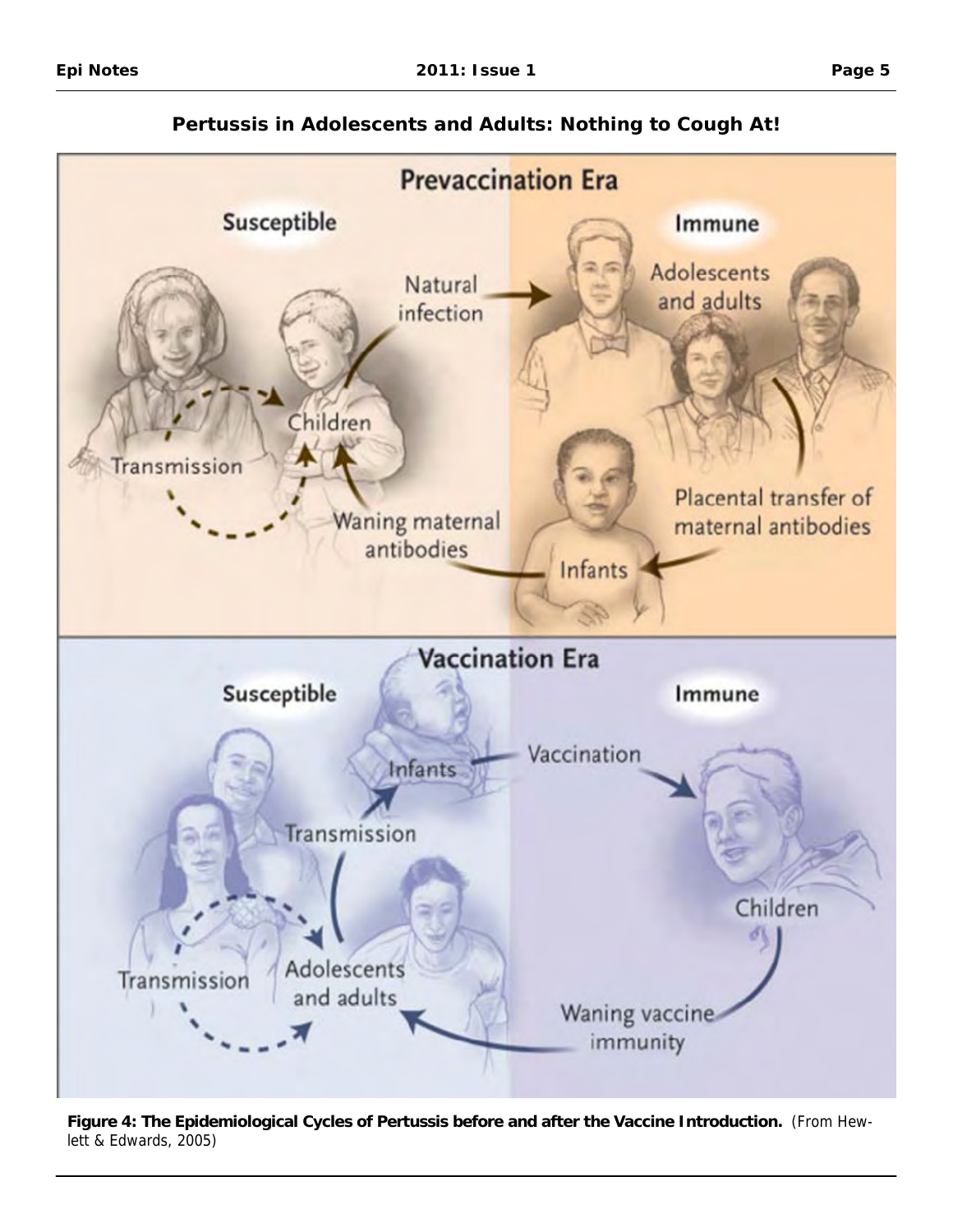2009, 315 and 902 cases were reported, respectively for the complete year (CDC, 2010b).

## **The Impact of Pertussis Vaccine**

In the pre-vaccine era, pertussis was one of the most common and contagious childhood respiratory infectious diseases and a major cause of childhood morbidity and mortality in the United States. The whole-cell pertussis vaccine became available in the 1940s. At the time of vaccine introduction, the infection was universally present with cyclic peaks every 2–5 years. Cases were seen primarily in children under 10 (93% of cases). Ten percent of the cases involved infants. The introduction of the diphtheria, tetanus toxoid and whole cell pertussis (DTP) vaccines changed the rate of reported pertussis from 157 per 100,000 in the prevaccine era to  $<$ 1 per 100,000 in the 1970s. In the 1970s, 50% of the reported cases were observed in infants and few cases were noted in adults. However, now about 65% of reported cases occur in persons over 10 years of age (Cherry, 2010).

## **"Vaccine Era" Epidemiology**

Since widespread use of pertussis vaccine began, incidence has decreased more than 80% compared with the pre-vaccine era. However, despite the widespread availability of an effective vaccine for decades, there has been a significant resurgence in pertussis cases, beginning in the 1980s. This resurgence has been greatest among 10 to 19 year olds and infants younger than 6 months of age, (Cherry, 2006). Moreover, from 2001 to 2003, persons >10 years of age accounted for 56% of reported cases, more than double the 24% they accounted for from 1990 to 1993. In 2005, the incidence of reported pertussis was 8.6 per 100,000 persons (CDC, 2008a). In 2008, more than 13,000 cases of pertussis were reported—and many more cases go unreported.

Despite this trend in older persons, incidence remains highest in young infants. In 2005, most (38 of 39) pertussis-related deaths reported to CDC were among infants aged <6 months, who were too young to have received three doses of DTaP vaccine.

Many industrialized countries with long established immunization programs are currently experiencing resurgences of pertussis despite universal vaccination with high uptake. The posited etiologies of this phenomenon are many including:

• Lessened potency of acellular vaccine,

- *(Continued from page 4)* Mutations in B. pertussis,
	- Better and quicker laboratory identification, especially polymerase chain reaction (PCR),
	- Greater clinical awareness of pertussis in the medical and public health communities, including increased surveillance and reporting, and
	- The increased proportion of adolescents and adults cases over the last quarter-century. As adolescents' vaccine-induced immunity wanes, their disease susceptibly increased. (Cherry, 2010).

Despite increased incidence of disease and increased awareness of pertussis, CDC believes that much of pertussis disease still goes unrecognized and unreported (Cherry, 2010; CDC, 2010a). This may be associated with the **wide variation in presenting symptomatology** associated with disease in a population experiencing age-related gradual decrease of disease protection (CDC, 2010a; Leung, et al., 2007; Wirsing von König, Halperin, Rifflemann, & Guiso, 2002; Wood & McIntyre, 2008).

It is axiomatic that effective prevention and treatment of pertussis depends on the health care community's knowledge of the epidemiology and pathobiology of the disease. **All too frequently, however, pertussis is not even "on the radar screen" of medical providers and it is often not part of the differential diagnosis of prolonged and/or atypical cough of adolescents and adults.** This under-diagnosis and under-appreciation of pertussis in adolescents and adults is a major impediment to disease treatment and control (Rossi-Foulkes, et al., 2010), since adolescent and adult cases do not necessarily fit the classic "whooping cough" case picture. In fact, the distinct clinical phases of the disease and the characteristic whoop occur infrequently in adolescent and adults patients. (Leekha, et al., 2007).

# **Overall, signs and symptoms in adolescents and adults are less typical than the "classic" presentation seen in unvaccinated children**

It may be of value to compare the "Classic" presentation of pertussis, described in the pediatric, non-immune population, with the atypical symptomatology observed in older, partially/formerly immune patients.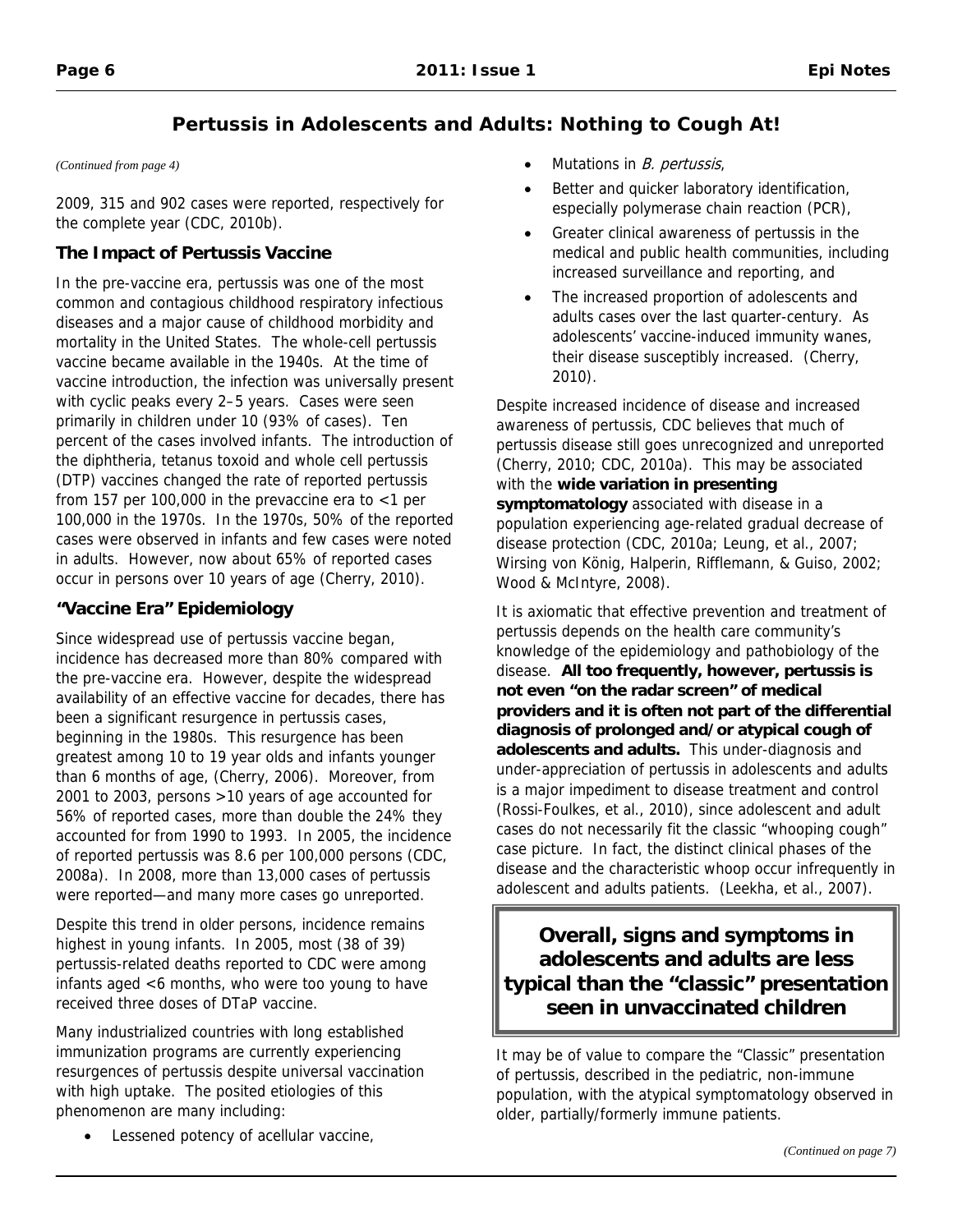#### *(Continued from page 6)*

**"Classic" B. pertussis infection in the non-immune**  is characterized by 3 phases:

#### • **Catarrhal stage**

- Usually 1 to 2 weeks in length, signs, and symptoms non-specific making diagnosis difficult. May seem to be a viral URI with generalized malaise, rhinorrhea, and mild cough.
- Low-grade fever may be present, **but significant fever is atypical**.
- Early excessive lacrimation and conjunctival injection are seen.
- Recent sick contacts: the incubation period for B. pertussis is relatively long (7-10 days) compared with most viral URIs (1-3 days).
- Exposure to a person with a cough illness 1 to 2 weeks prior to symptoms-onset (especially a high -risk contact, e.g., one working with children or living in a low vaccine coverage area.)
- **Paroxysmal stage** 
	- Follows the catarrhal stage with hallmark **coughing spells**.
	- A series of coughs during a single expiration; often occur in groups throughout the day and night, feel and look well between paroxysms.
	- Causes low lung volumes, prompting vigorous inspiration that may result in a **whoop**, more often heard infants and children with small airways.
	- Very dramatic and not soon forgotten cough presentation. (See [ww.immunizationed.org](http://www.immunizationed.org) for audio and video of examples of infants and children with the infection.) Other typical symptoms include post-tussive emesis or syncope (The Group on Immunization Education of the Society of Teachers of Family Medicine, 2010.)

#### • **Convalescent stage**

- After about 2 to 3 months, there is a gradual transition to the convalescent phase.
- Persistent but decreased frequency/ severity of cough.

It is reported that the traditional Chinese medicine calls pertussis the "the 100-day cough" (Cornia, Hersh, Lipsky, Newman, & Gonzales, 2010; Gregory, 2006).

### **"Atypical Pertussis" Diagnostic Considerations for the Non-Child Patient**

**Pertussis symptoms in previously immunized or infected adolescents and adults are more variable and often atypical. Persistent, uncharacteristic cough may be the sole presenting sign of the disease** (Cornia, et al., 2010; Dworkin, 2005; Gregory, 2006; Hewlett & Edwards, 2005).

**All too frequently, pertussis is not even "on the radar screen" of medical providers and it is often not part of the differential diagnosis of prolonged and/or atypical cough of adolescents and adults.** 

Studies have shown that around 12 to 32 % of adolescents and adults with a prolonged cough (>6 days) have serologic evidence of B. pertussis infection and that the symptoms and complications due to pertussis may be very different from those observed in infants and children. Scratchy throat, trouble swallowing and other pharyngeal complaints occur in ~30% of adults with pertussis. In addition, diaphoretic episodes are seen in 40 to 50 % of cases >30 years of age and about 70 to 99% of adolescents and adults reported paroxysmal cough (Hewlett & Edwards, 2005). Cough lasts at least 3 weeks in ~80 % of adults and adolescents, and 3 months or more in ~30 % of non-child patients. Post-tussive emesis is common but most adult patients do not whoop at the end of the paroxysm.

**Overall, signs and symptoms in adolescents and adults are less typical than the "classic" presentation seen in unvaccinated children**  (Dworkin, 2005; Gregory, 2006; Hewlett & Edwards, 2005; Wirsing von König, 2002).

### **Disease Complications in Non-Child Patients**

Complications of pertussis are numerous, and similar in adolescents and adults. Pneumonia is most common (2.1 to 3.5 %); seizures (0.3 to 0.6 %) and/or encephalopathy (0.1 %) are most severe sequellae among non-child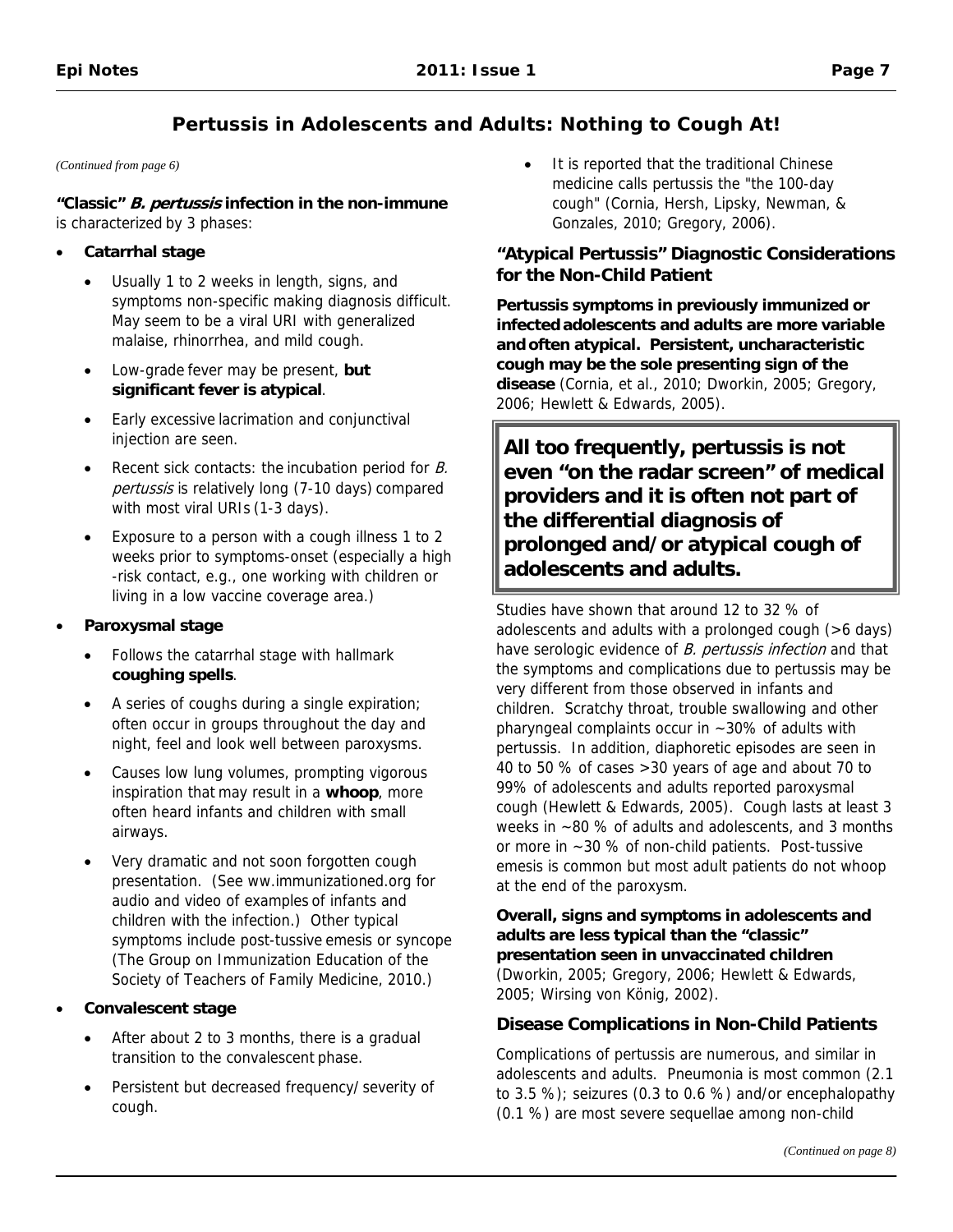*(Continued from page 7)* 

patients. Other complications include cough-induced urinary incontinence in older patients, herniated discs, rib fracture, hernia, non-specific back pain, the sudden onset of hearing loss, angina, and even carotid-artery dissection. The cough may severely disturb sleep and/or cause choking. Other pertinent clinical findings may include diaphoresis and syncope. Finally, infectious complications such as sinusitis and otitis media are common (Gregory, 2006; Hewlett & Edwards, 2005).

### **Missed Diagnoses**

Clinicians frequently do not consider **pertussis** in adolescents and adults with atypical or prolonged cough, however. The relatively long incubation period, nonspecific symptomatology, difficulty culturing the organism, and the historic lack of accepted diagnostic testing have all been problematic in this regard (Cornia, et al., 2010).

The previously noted 12-32% etiologic proportion of prolonged cough illnesses being attributable to B. pertussis represents a reasonable pretest probability estimate for adolescents and adults. Serologic studies suggest that the rate of B. pertussis infection in these groups is  $\sim$  2.0% per year. The rate of cough illnesses caused by *B. pertussis* in adolescents and adults has been estimated to be between 370 and 1500 cases per 100,000 population. The bottom line is that there are between  $\approx$  800 000 and 3.3 million cases per year in the United States (Cornia, et al., 2010; Cherry, 2006).

Diagnosis of pertussis in adolescents and adults becomes even more difficult with the presence of residual immunity from prior vaccination. This can greatly modify the clinical presentation of pertussis in adolescents and adults. The patient may look and feel completely well between bouts of cough. Moreover, the diagnostic possibility of pertussis may be overlooked in non-child patients due to the mistaken perceptions that pertussis is solely a disease of infancy and childhood, that has been totally controlled by routine pediatric immunization, and that this immunity is life-long (Dworkin, 2005; Gregory, 2006; Hewlett & Edwards, 2005).

The provider must take a systematic approach to the diagnosis of adolescent and adult cough and develop a thoughtful and through differential diagnosis.

**Determining the cough duration is a useful first step in formulating an approach. Coughs may be classified as:** 

- **Acute (<3 weeks):** An acute cough may be seen with serious non-infectious and infectious processes such as congestive heart failure, pneumonias of various etiologies, lung cancer, or pulmonary embolism. Acute cough is mostly commonly self-limited, viral upper respiratory tract infection (rhinovirus, etc).
- **Subacute (3-8 weeks)**: A cough lasting 3-8 weeks may represent persistence of an acute viral or bacterial respiratory infection or a lower respiratory tract infection.
	- If a respiratory infection did not precede the cough, evaluation for chronic cough.
	- In smokers, in patients taking angiotensinconverting enzyme (ACE) inhibitors, the first step would be to stop.
- **Chronic (> 8 weeks)**: If the cough continues, it may be most commonly caused by gastroesophageal reflux disease (GERD), asthma or postnasal drip/chronic sinusitis. Of course, TB must be considered in chronic cough, as must non -asthmatic eosinophilic bronchitis, defined by cough accompanied by sputum showing eosinophils without asthma.

**In addition to these well-known causes of subacute or persistent non-child cough, providers should think of pertussis when faced with an adolescent or adult patient with subacute and chronic cough.** (Cornia, et al., 2010)

## **Case Definitions**

**A case definition is epidemiologically important. However, not meeting a strict case definition should not hinder timely treatment of sick patients with appropriate symptomatology.** The WHO and CDC case definitions for pertussis use different clinical criteria: the WHO definition is more appropriate for severe disease in non-vaccinated children with three or more weeks of paroxysmal coughing. It is more specific rather than sensitive. The CDC clinical case definition was formulated for disease surveillance. Here, cough duration is at least 2 weeks with either paroxysms or whooping. For adolescent and adult pertussis, the CDC definition is more appropriate. Most adult and adolescent *(Continued on page 9)*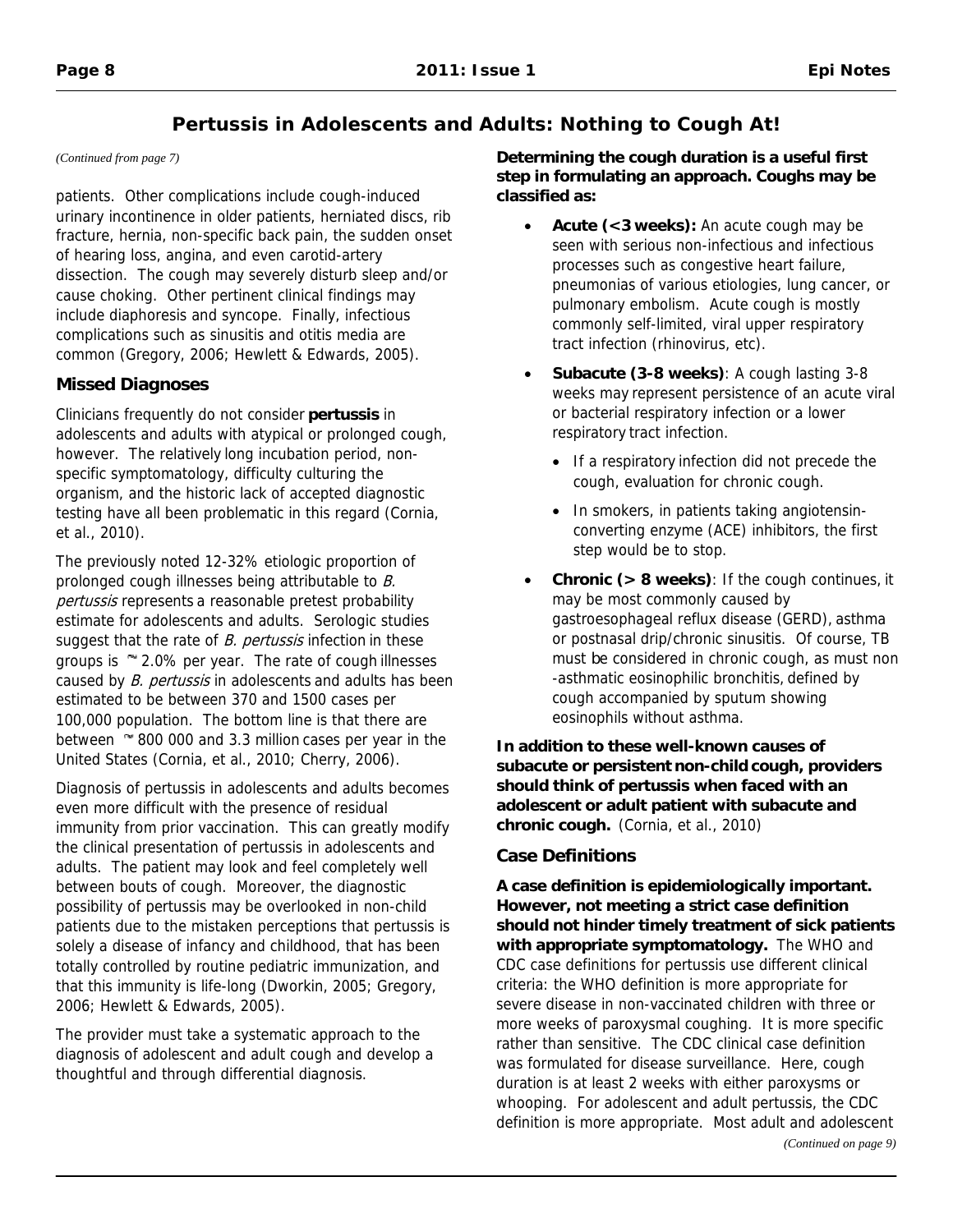<span id="page-8-0"></span>

**Figure 5**: **A Pertussis Time-Line** (CDC, 2010a)

*(Continued from page 8)* 

cases would fit the latter definition. As detailed later, culture and polymerase chain reaction (PCR) is helpful in establishing the diagnosis if a specimen can be obtained early in the course of the illness. Serology, although not meeting a surveillance case definition, can be useful when the diagnosis is not suspected until a later stage. (Wood & McIntyre, 2008)

Patients are most infective during the catarrhal stage of the disease as well as the initial two weeks of cough (see the time line above). Due to the perceived mildness and non-specific nature of the signs and symptoms during these early stages of the disease, the firm diagnosis of pertussis has usually not been made during this period of maximum communicability. 90 to 100 % of susceptible non-immune household contacts exposed to a symptomatic individual during this period will develop the disease. In addition, the attack rate in household contacts older than 15 years has been reported to be as high as 80-85 % (Tan, 2005).

## **Treatment and Post-Exposure Prophylaxis**

Treatment with a macrolide antibiotic is recommended for affected individuals; macrolide antibiotics are also recommended for post-exposure prophylaxis of all household and other close contacts. A 5-day course of Azithromycin, for treatment and prophylaxis, is well tolerated and safe (CDC, 2010a; Leung, et al., 2007; Wirsing von König, et al., 2002; Wood & McIntyre, 2008). *(Continued on page 10)* 

# **The SC Board of Medical Examiners, at its August 2010 meeting, voted to approve the following policy:**

Post-Exposure Prophylaxis (PEP) is often recommended by numerous medical professional and public health organizations (notably the Centers for Disease Control [CDC], the American Public Health Association/ World Health Organization's Control of Communicable Diseases Manual, the American Academy of Pediatrics Red Book, or the South Carolina Department of Health and Environmental Control [DHEC]) to protect specific persons from acquiring contagious/ communicable diseases from close contact with infected persons. The SC Board examiners approves and recommends the prescribing of PEP in accordance with the most current established guidelines as published by these organizations, **even in the absence of a previously-established patient-physician relationship**  (emphasis added).

http://www.llr.state.sc.us/POL/Medical/PDF/PostExposureProphylaxis.pdf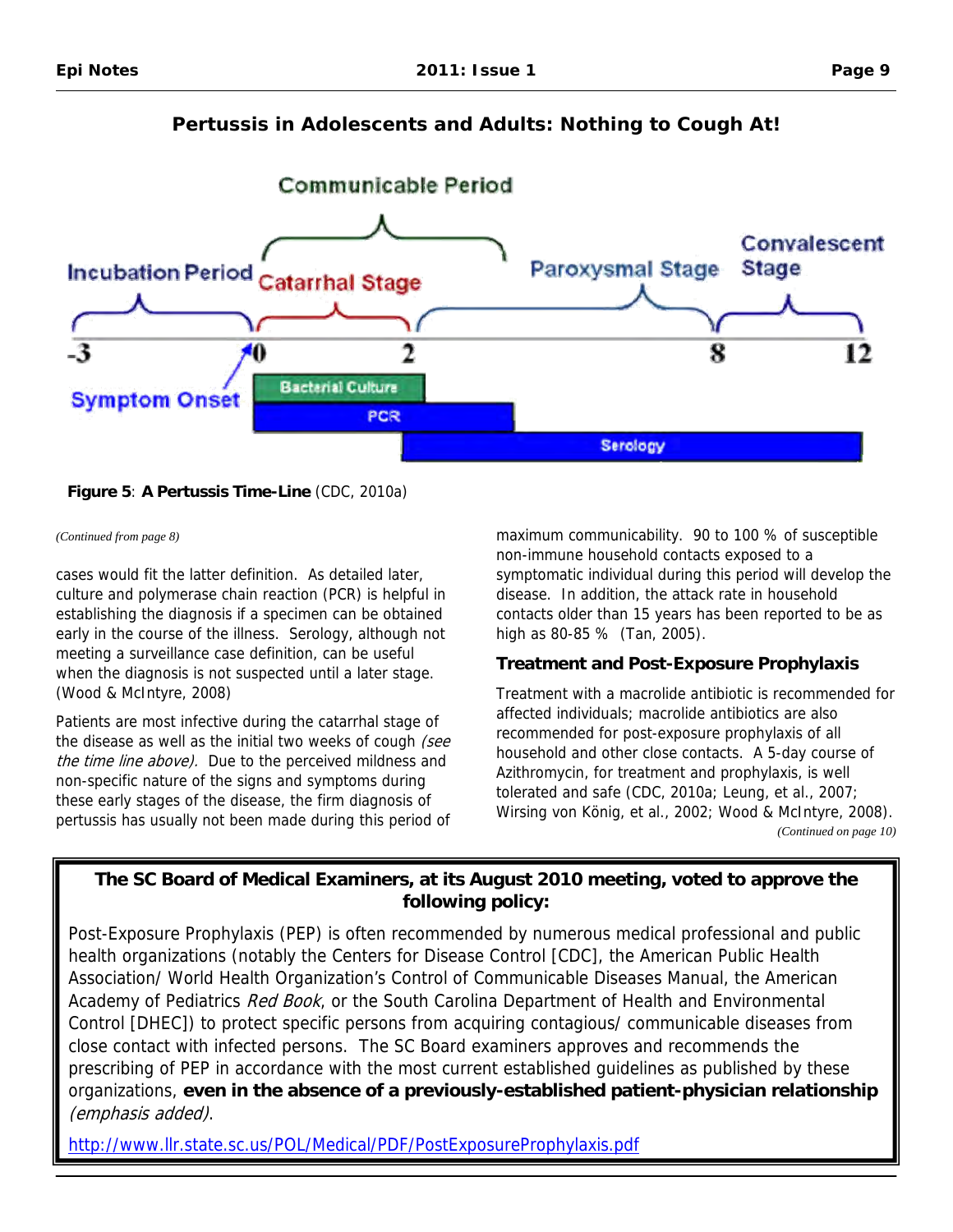Treatment should begin prior to receipt of laboratory<br>
confirmation in highly suspicious and/or very ill clinical<br>
cases. A PCR and culture from an appropriately obtained<br>
masopharyngeal swab should be sent to the referen

<span id="page-9-0"></span>*(Continued from page 9)* agonists, steroids or immunoglobulins have not been proven to be helpful (Gregory, 2006).

*(Continued on page 11)* 

### **Guidelines for Pertussis-Containing Vaccines**

**DTaP:** (Modified from CDC, 2010a; SC DHEC, 2010)

- 1. DTaP ages 2, 4, 6 months (minimum start age: 6 weeks);
- 2. 4<sup>th</sup> DTaP dose as early as age 12 months, provided at least 6 months have elapsed since the third dose; usually given between 15-18 months of age;
- 3. Final DTaP dose in the series is given at age 4 through 6 years.

#### **Tdap**§ **:** (CDC, 2011, p. 14)

#### **General Recommendations**

• For routine use, adolescents aged 11 through 18 years who have completed the recommended childhood diphtheria and tetanus toxoids and pertussis/diphtheria and tetanus toxoids and acellular pertussis (DTP/DTaP) vaccination series, and adults aged 19 through 64 years should receive a single dose of Tdap. Adolescents should preferably receive Tdap at the 11 to 12 year-old preventive health-care visit.

#### **Timing of Tdap**

• Can be administered regardless of interval since the last tetanus- or diphtheria-toxoid containing vaccine.

#### **Adults Aged 65 years and Older**¶

- Those who have or anticipate having close contact with an infant aged less than 12 months should receive a single dose of Tdap.
- Other adults ages 65 years and older may be given a single dose of Tdap.

#### **Children Aged 7 Through 10 Years**

- Those not fully vaccinated against pertussis<sup>\*</sup> and for whom no contraindication to pertussis vaccine exists should receive a single dose of Tdap.
- Those never vaccinated against tetanus, diphtheria, or pertussis or who have unknown vaccination status should receive a series of three vaccinations containing tetanus and diphtheria toxoids. The first of these three doses should be Tdap.

~~~~~~~~~~~~~~~~~~~~~~~~~~~~~~~~~~~~~~~~~~~~~~~~~~~~~~~~~~~~

- § As of this time, however, neither the Sanofi Aventis nor the GlaxoSmithKline Tdap booster is approved for children aged 7 to 10 or adults 64 or older. Both GSK and Sanofi have stated they intend to seek approval from the FDA to broaden the age ranges for Tdap to include both groups. Until then, providers can give the vaccine on an off-label basis (Steenhuysen, 2010).
- Fully vaccinated is defined as 5 doses of DTaP or 4 doses of DTaP if the fourth dose was administered on or after the fourth birthday.
- ¶ Further recommendations on the use of both Tdap vaccines in adults aged 65 years and older will be forthcoming should one or more Tdap products be licensed for use in this age group. (CDC, 2011).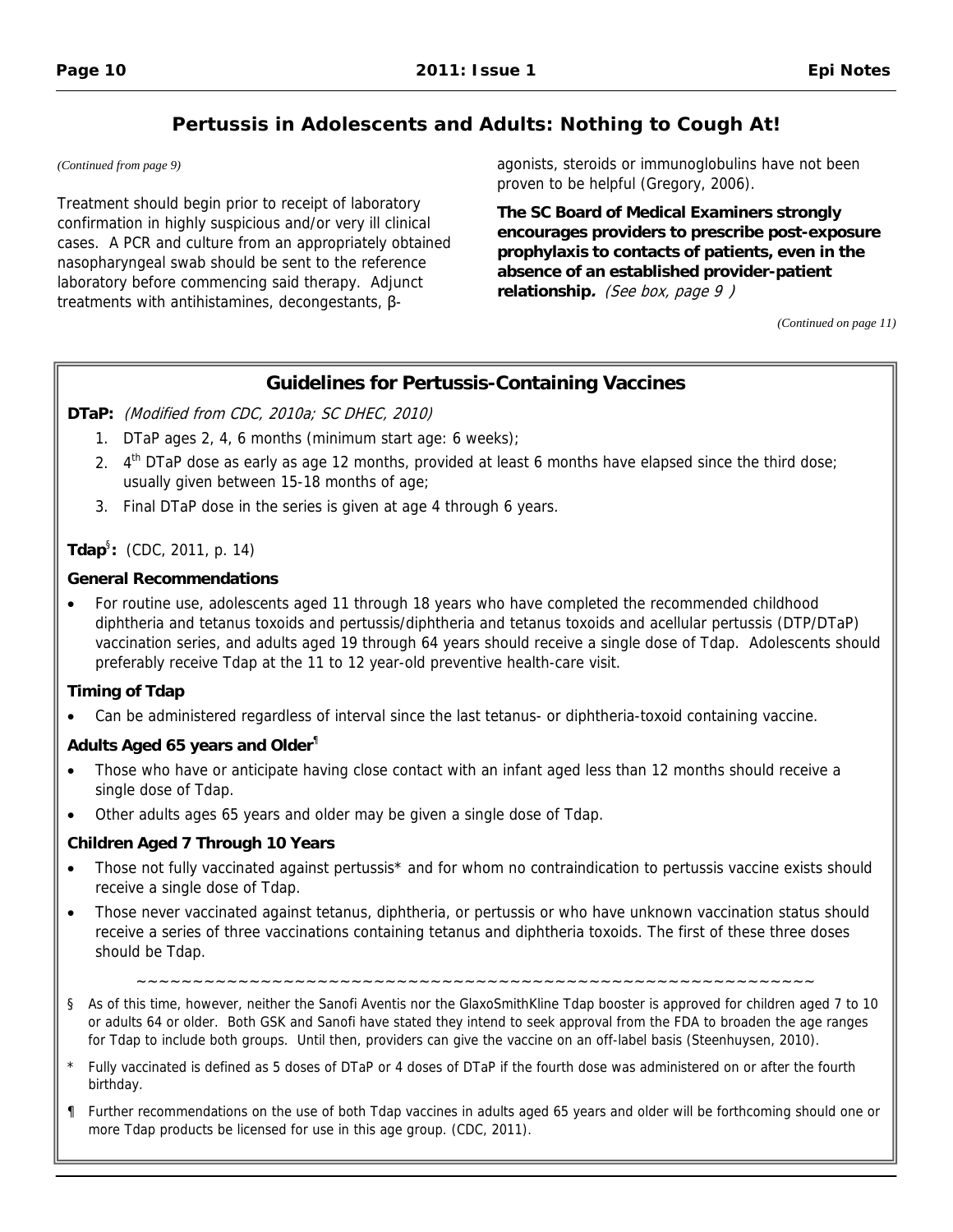*(Continued from page 10)* 

### **Vaccination**

With pertussis thought of as a childhood disease, physicians may overlook opportunities to provide pertussis vaccinations to adolescents and adults. Emblematic of this are the results of a 2008 survey of Illinois physicians. Although the CDC Advisory Committee on Immunization Practices (ACIP) has recommended the pertussis booster vaccination for all adolescents and adults up the 64 years of age since 2006, the survey showed that Tdap coverage in adolescents 13-17 years was 40.8%, compared with 72.2% for Td vaccine (Rossi-Foulkes, et al., 2010).

In addition, review of medical board preparation materials extent during this same period of time demonstrated gaps in pertussis-related educational coverage. A major effort aimed at increasing adult provider appreciation of the clinical impact of adolescent and adult pertussis is needed. Baseline and follow-up data quantifying physician knowledge may help target educational efforts and facilitate pertussis vaccination and reporting (Rossi-Foulkes, et al., 2010)

Two adolescent and adult formulations of acellular pertussis vaccine (Tdap) are licensed in North America and Europe. Both are combined with an adult formulation of diphtheria and tetanus toxoids. In the US, Adacel ® (Sanofi Pasteur, Toronto, Ontario, Canada) is licensed for use in individuals aged 11 to 64 while Boostrix ® (GlaxoSmithKline Biologicals, Rixensart, Belgium) is licensed for use in the 10 to 64 age range. These vaccines are safe, immunogenic, and well tolerated (Leung, et al., 2007).

Three studies conducted with Canadian children and adolescents evaluated the safety of Tdap (Adacel ®) at an interval shorter than 5 years after Td or after pediatric DTP or DTaP (David, Hemsley, Pasquali, Larke, Buxton, & Lior, 2005; Halperin, et al., 2006; Public Health Agency of Canada, 2005). The largest was an open-label study of 7,001 students aged 7-19 years. Rates of local reactions were not increased among students who had received the most recent of 5 pediatric DTP or DTaP doses, or a Td dose,  $\geq$  years before Tdap, compared with  $\geq$ 10 years before Tdap (Halperin, et al., 2006). The other Canadian studies demonstrated similar safety when Tdap was administered at an interval of <5 years after the previous tetanus toxoid and diphtheria toxoid-containing vaccine (David, et al., 2005; Public Health Agency of Canada, 2005).

### **Vaccine Strategies and Issues**

**Caregivers for young infants (parents, siblings, other family, and babysitters) and health care personal are very high priority vaccine candidates**. Other strategies under consideration include

- a. the substitution of Tdap for Td for tetanus prophylaxis during wound management;
- b. "cocooning" the pre-vaccine infant via vaccination of the mother immediately postpartum or in the  $2^{nd}$  or 3<sup>rd</sup> trimester
- c. vaccination of all infant caregivers (Cherry, 2010). CDC researchers estimate that 6-8% of pertussis cases are transmitted from grandparents to children. Obviously, many grandparents are over 64 with poor pertussis immunity; and
- d. As a future strategy, vaccination of newborns with monovalent or combined acellular pertussis vaccine between 2-5 days of age. A candidate vaccine has shown promise but it is not on the market at the present (Ulloa-Gutierrez, 2009).

To eliminate the disease and the circulation of the bacterium, however, universal childhood DTaP and decennial Tdap immunization starting in preadolescence and continuing through adulthood must be the standard of care. Adults and adolescents should obtain a Tdap booster as per current ACIP recommendations. All adolescents and adults need the vaccine, even if they have had a Td booster. SC DHEC and the CDC recommend substituting Tdap for the next Td for all adolescents and adults. In addition, they recommend a "catch-up" dose now unless the last Td was within the last 2 years (CDC, 2010a; SC DHEC, 2010). **In the future, however, it is very likely that the Tdap will replace the decadal Td for maintenance of tetanus and pertussis immunity outside of childhood**  (Mertsola, et al., 2010).

Health perceptions and beliefs are also very important in control of pertussis. Studies by Omer, et al (2006; also Omer, Salmon, Orenstein, deHart, & Halsey, 2009) found that in states where non-medical exemptions were easier to obtain, the mean annual incidence of pertussis was almost twice that of states that made it more difficult.

### **Summary**

**Pertussis should never be thought of as a "zebra" in the non-child patient population. It deserves consideration in the differential diagnosis of all**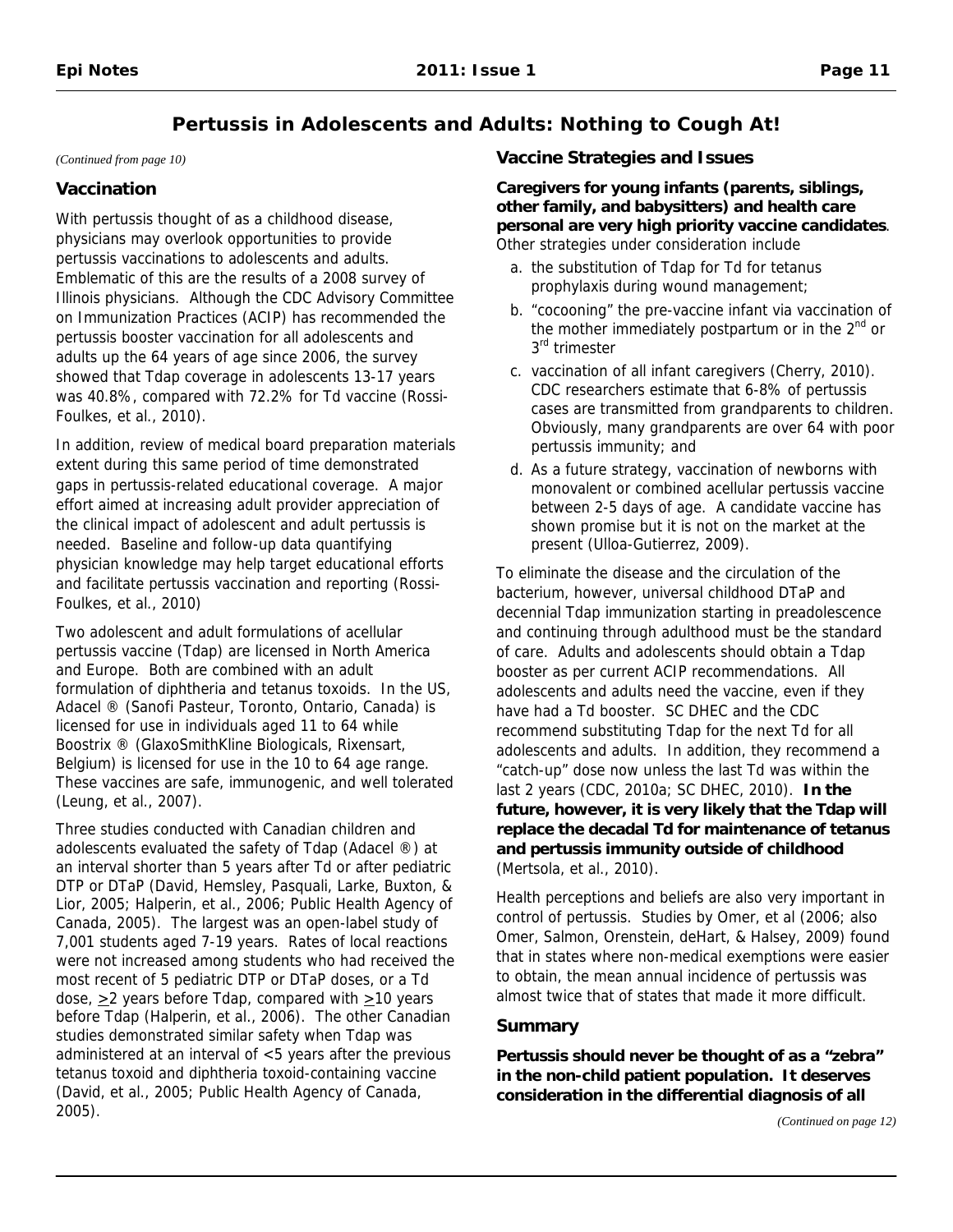*(Continued from page 11)* 

**adolescents and adults presenting with atypical, subacute, or chronic cough.** Increased awareness of pertussis among providers treating non-child patients is of the utmost importance in the ongoing battle against pertussis (Dworkin, 2005).

To reiterate, adults and adolescents with waning natural or vaccine-acquired immunity are the only known reservoir for *B. pertussis*. These infections may be, in turn, transmitted to pre-vaccine (<2 months of age) and/ or incompletely vaccinated infants (incomplete DTaP primary series), among whom significant morbidity and mortality may occur. Moreover, reporting this disease to the local health department is critical to its control because both cases and their close contacts should receive post-exposure macrolide prophylaxis (Dworkin, 2005; Gregory, 2006; Hewlett & Edwards, 2005).

**It bears saying again: all health care providers, not just pediatricians, need to be aware of the epidemiology and risk profile of this endemic respiratory agent. It is incumbent on all clinicians to consider pertussis in all non-child patients with appropriate symptomatology.** 

### **Ongoing Issues**

During the last 25 years there has been an increase in reported pertussis from <1 case to 9 cases per 100,000 persons in 2004. In the vaccine era, the cyclic peaks of reported pertussis still occur at 2- to 5- year intervals. This indicates that the agent is circulating in the population as in the prevaccine era. If the circulation of B. pertussis were being impacted by immunization, one would expect an increase in the length of the interepidemic period similar to the increase that occurred with measles in the 1970s and 1980s.

## **The Dénouement**

**It's out there!** Pertussis is endemic and circulating even in countries such as the US where high vaccine coverage has been the case for several decades. This cycle can be broken as the reservoir population becomes immune through preteen and adult Tdap immunization.

- **Do not think of pertussis as solely a pediatric problem.**
- Pertussis is solely a human disease. There are no reservoirs other than non-immune individuals. The main reservoir for the disease is adolescents

and adults with waning immunity from childhood DTP/DTaP or infection.

- Make sure pertussis is on your "radar screen" when considering the differential diagnosis of subacute or prolonged cough in adolescents and adults.
- Bordetella pertussis can be a deadly pathogen in young infants and children with small airways. Babies too young for vaccine and older infants without adequate humeral and cell-mediated immunity are at significant risk.
- Family members, caregivers and other close contacts with fading immunity are the persons most likely to infect at-risk infants and children.
- Pertussis can be quite problematic for adolescents and adults as well as children. It probably accounts for up to 1/3 of the cases to prolonged cough in adolescents and adults
- Adolescent and adult disease may present quite differently than the 'classic' whooping cough we all learned of during our training. They may have solely prolonged, paroxysmal coughs, no whooping, look and feel well between bouts of cough.
- Effective pediatric DTaP vaccine is widely available and widely utilized. It is safe. It is protective but immunity wanes in adolescence and adulthood
- **Get your vaccination!**
- Take the next clinical opportunity to immunize adolescent and adult patients.
- Stress to adults the health benefits for the babies and children they love (their children, grandchildren, infant siblings) and/or their patients and clients.
- Mentally link pertussis with seasonal influenza to remember vaccine importance. Both are potentially deadly respiratory diseases, but are greatly impacted by vaccination!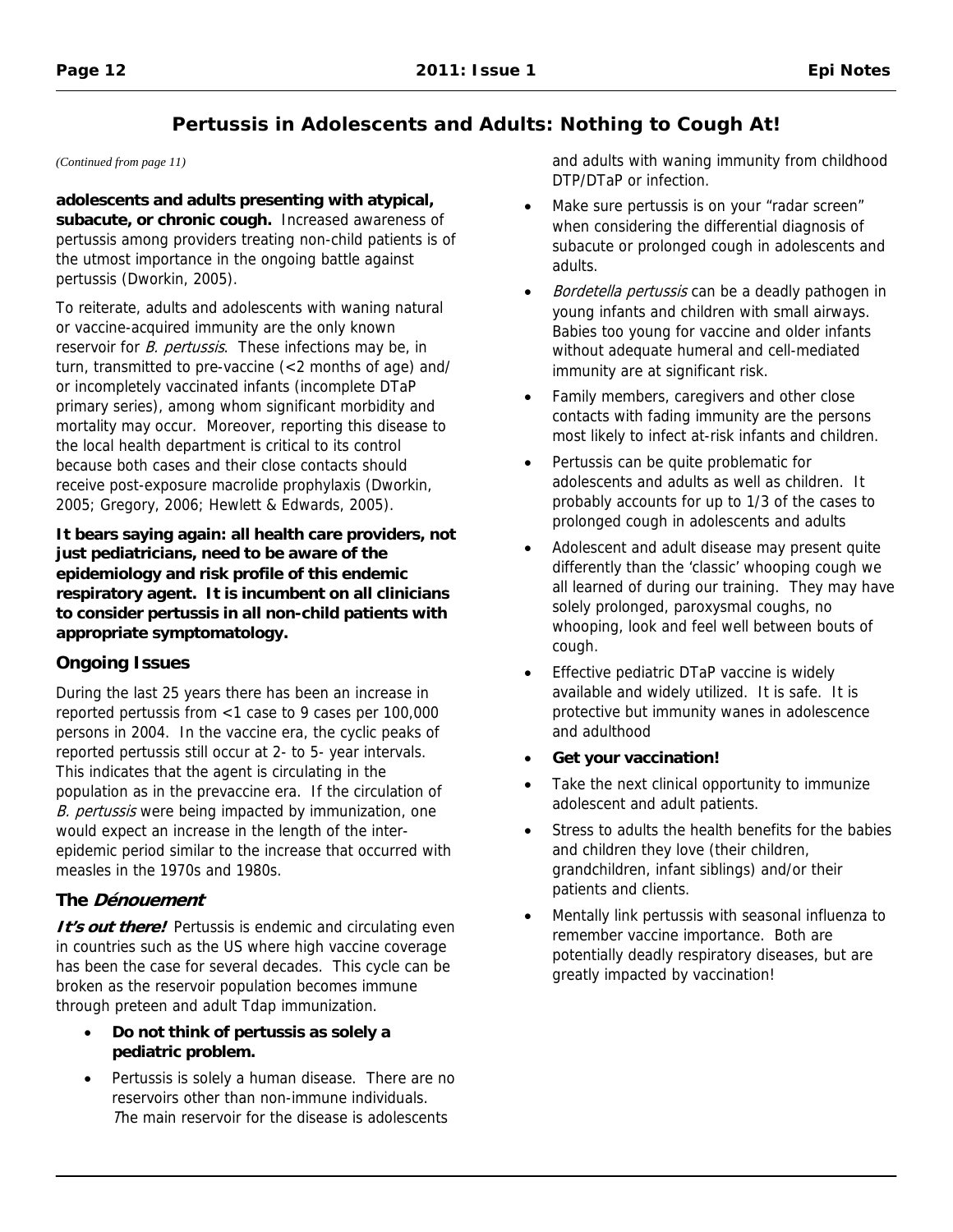#### **References**

- 2011, from ca.gov: http://www.cdph.ca.gov/programs/immunize/Documents/PertussisReport2011-01-07.pdf California Department of Public Health, Immunization Branch. (2011, January 7). Pertussis report. Retrieved February 12,
- Centers for Disease Control and Prevention. (2011, January 14). Updated recommendations for use of tetanus toxoid, reduced diphtheria toxoid and acellular pertussis (Tdap) vaccine from the Advisory Committee on Immunization Practices, 2010. Morbidity and Mortality Weekly Report, 60 (1), pp. 13-15.
- September 30, 2010, from cdc.gov: http://www.cdc.gov/pertussis/clinical/disease-specifics.html Centers for Disease Control and Prevention. (2010a, August 26). Pertussis (whooping cough): Disease specifics. Retrieved
- October 13, 2010, from cdc.gov: http://cdc.gov/pertussis/outbreaks.html Centers for Disease Control and Prevention. (2010b, October 8). Pertussis (whooping cough): Outbreaks. Retrieved
- Centers for Disease Control and Prevention. (2008a). Manual for the Surveillance of Vaccine-Preventable Diseases (4th ed.). (S. W. Roush, L. McIntyre, & L. M. Baldy, Eds.) Atlanta, GA: Centers for Disease Control and Prevention.
- Centers for Disease Control and Prevention. (2008b, May 30). Prevention of pertussis, tetanus, and diphtheria among pregnant and postpartum women and their infants. Morbidity and Mortality Weekly Report, 57 (RR-4), pp. 1-51.
- Centers for Disease Control and Prevention. (2006, December 15). Preventing tetanus, diphtheria, and pertusis among adults: Use of tetanus toxoid, reduced diphtheria toxoid and acellular pertussis vaccine. Morbidity and Mortality Weekly Report, 55 (RR-17), pp. 1-37.
- Cherry, J. D. (2010, September 15). Editorial commentary: The present and future control of pertussis. Clinical Infectious Diseases, 51, pp. 663-667.
- Cherry, J. D. (2006). Epidemiology of Pertussis. The Pediatric Infectious Diseases Journal, 25 (4), 361-363.
- Cornia, P. B., Hersh, A. L., Lipsky, B. A., Newman, T. B., & Gonzales, R. (2010). Does this coughing adolescent or adult patient have pertussis? Journal of the American Medical Association, 304 (8), 890-896.
- David, S. T., Hemsley, C., Pasquali, P. E., Larke, B., Buxton, J. A., & Lior, L. Y. (2005). Enhanced surveillance for vaccineassociated adverse events: Tdap catch-up of high school students in Yukon. Canadian Communicable Disease Report, 31 (11), 117-126.
- Dworkin, M. S. (2005). Adults are whooping, but are internists listening? Annals of Internal Medicine, 142 (10), 832-835.
- Gregory, D. S. (2006). Pertussis: A disease affecting all ages. American Family Physician, 74 (3), 420-426.
- Halperin, S. A., Sweet, L., Baxendale, D., Neatby, A., Rykers, P., Smith, B., et al. (2006). How soon after a prior tetanusdiphtheria vaccination can one give adult formulation tetanus-diphtheria-acellular pertussis vaccine? The Pediatric Infectious Disease Journal, 25 (3), 195-200.
- Hewlett, E. L., & Edwards, K. M. (2005). Pertussis--Not just for kids. New England Journal of Medicine, 352 (12), 1215-1222.
- Leekha, S., Thompson, R. L., & Sampathkumar, P. (2009). Epidemiology and control of pertussis outbreaks in a tertiary care center and the resource consumption associated with these outbreaks. Infection Control and Hospital Epidemiology, 30 (5), 467-473.
- Leung, A. K., Robson, W. L., & Davies, H. D. (2007). Pertussis in adolescents. Advances in Therapy, 24 (2), 353-361.
- Mertsola, J., van der Meeren, O., Qiushui, H., Linko-Parvinen, A., Ramakrishnan, G., Mannermaa, L., et al. (2010, September 15). Decennial administration of a reduced antigen content diphtheria and tetanus toxoids and acellular pertussis vaccine in young adults. Clinical Infectious Diseases, 51, pp. 656-662.
- Omer, S. B., Salmon, D. A., Orenstein, W. A., deHart, P., & Halsey, N. (2009). Vaccine refusal, mandatory immunization, and the risks of vaccine-preventable diseases. New England Journal of Medicine, 360 (19), 1981-1988.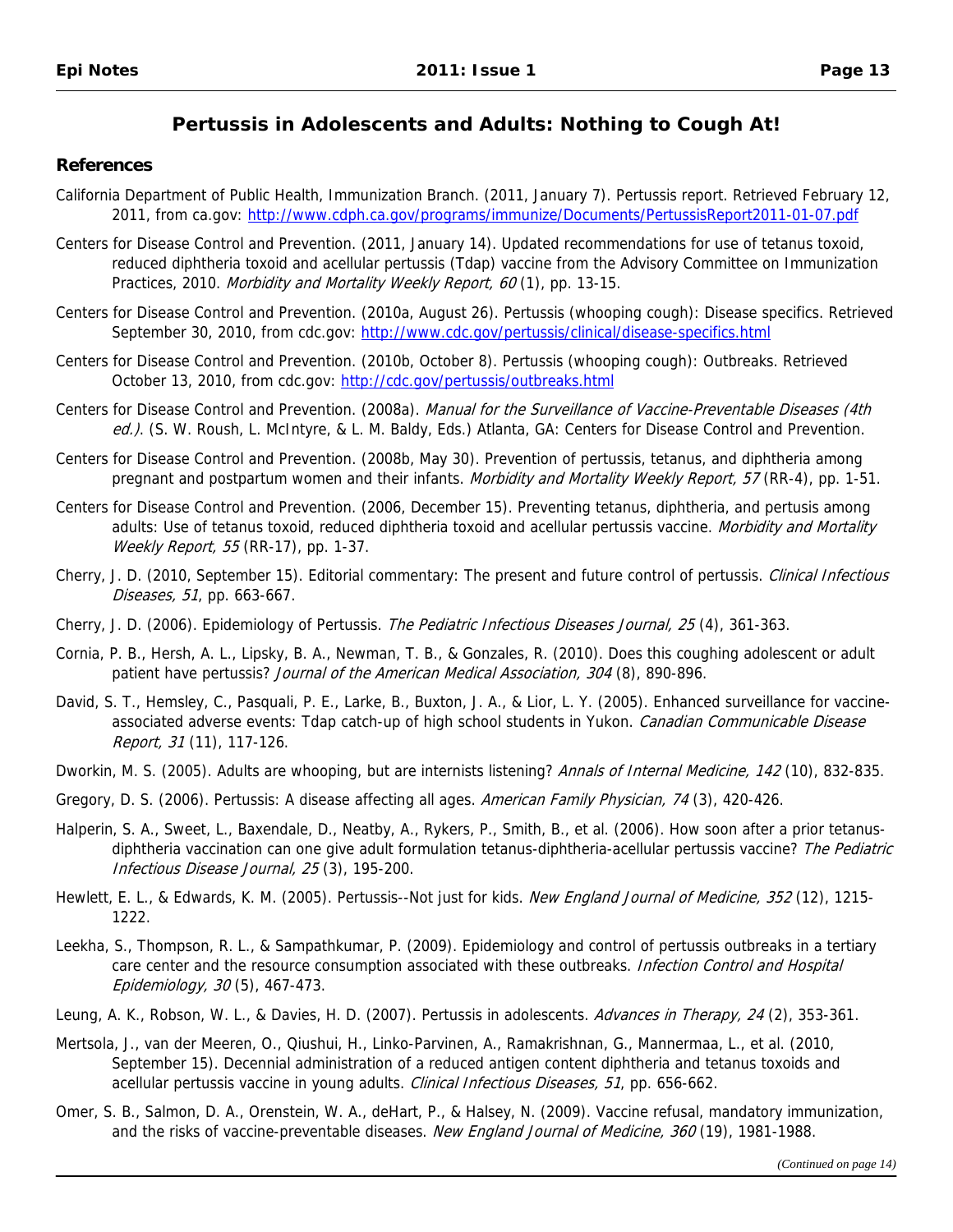<span id="page-13-0"></span>*(Continued from page 13)* 

- Omer, S. B., Pan, W., Halsey, N., Stokley, S., Moulton, L., Naver, A., et al. (2006). Nonmedical exemptions to school immunization requirements: Secular trends and association of state policies with pertussis incidence. Journal of the American Medical Association, 296 (14), 1757-1763.
- Public Health Agency of Canada. (2005, October 15). An Advisory Committee statement: Interval between administration of vaccines against diphtheria, tetanus, and pertussis. Canada Communicable Disease Report, 31 (ACS-8 and 9), pp. 17-22.
- Rossi-Foulkes, R. M., Ambalam, S., Wright, K. H., Lynch, T. J., Obbunamiri-Ezike, N., Jennings, C., et al. (2010). Pertussis knowledge gaps among physicians. The Pediatric Infectious Diseases Journal, 5(3), 221-225.
- http://www.scdhec.gov/health/disease/immunization/pertussis.htm South Carolina Department of Health and Environmental Control. (2010). Pertussis. Retrieved September 9, 2010, from
- South Carolina Department of Health and Environmental Control. (2011). Unpublished data. (Surveillance Section Division of Acute Disease Epidemiology, Compiler) Columbia, SC.
- from Reuters.com: http://www.reuters.com/article/2010/10/27/us-pertussis-vaccine-idUSTRE69Q5UL20101027 Steenhuysen, J. (2010, October 27). Vaccine panel expands whooping cough coverage. Retrieved November 3, 2010,
- Tan, T. (2005). Summary: Epidemiology of pertussis. The Pediatric Infectious Disease Journal, 24 (5), S35-S38.
- Medicine: http://www.immunizationed.org/ The Group on Immunization Education of the Society of Teachers of Family Medicine. (2010). Pertussis cough (audio file). Retrieved September 30, 2010, from The Group on Immunization Education of the Society of Teachers of Family
- Ulloa-Gutierrez, R. (2009). Pertussis vaccination in newborns. Expert Reviews of Vaccines, 8 (2), 153-157.
- Wirsing von König, C. H., Halperin, S., Rifflemann, M., & Guiso, N. (2002). Pertussis of adults and infants. Lancet Infectious Diseases, 2 (12), 744-750.
- Wood, N., & McIntyre, P. (2008). Pertussis: Review of epidemiology, diagnosis, management and prevention. Paediatric Respiratory Reviews, 9 (3), 201-212.



# **Links for Pertussis Patient Education Resources**

CDC—Patient-friendly review of Pertussis: http://www.cdc.gov/Features/Pertussis/

CDC—Spanish version of above page: http://www.cdc.gov/spanish/especialesCDC/tosferina/

JAMA—one-page handout on pertussis: http://jama.ama-assn.org/cgi/reprint/304/8/922.pdf

Society of Teachers of Family Medicine Group on Immunization Education: http://www.immunizationed.org/

Tdap Vac on Facebook: http://www.facebook.com/pages/Tdap-Vac/127068690654152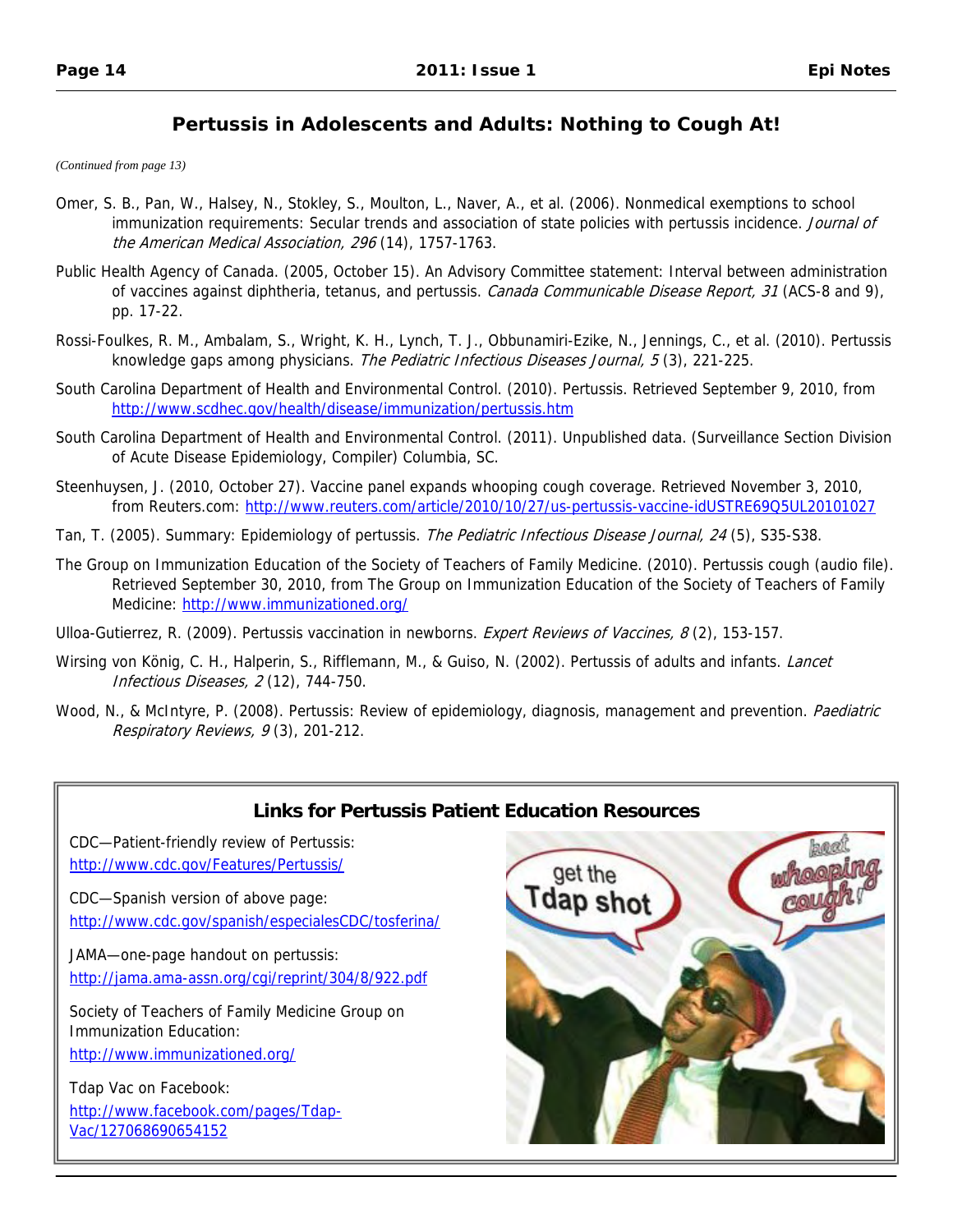# **Summary of Reportable Conditions – Jan 1, 2010 to Dec 15, 2010**

<span id="page-14-0"></span>

| <b>Disease/Condition</b>                           | <b>Confirmed Cases</b> | <b>Probable Cases</b> | <b>Total</b>   |
|----------------------------------------------------|------------------------|-----------------------|----------------|
| Aseptic meningitis                                 | 103                    | 0                     | 103            |
| Campylobacteriosis                                 | 330                    | $\mathbf 0$           | 330            |
| Cryptosporidiosis                                  | 94                     | 25                    | 119            |
| Cyclosporiasis                                     | $\overline{2}$         | $\mathbf 0$           | $\overline{2}$ |
| Dengue Fever                                       | 5                      | 10                    | 15             |
| Ehrlichiosis, chaffeensis                          | 4                      | $\overline{2}$        | 6              |
| Encephalitis, West Nile                            | 1                      | $\boldsymbol{0}$      | 1              |
| Giardiasis                                         | 141                    | $\mathbf 0$           | 141            |
| Group A Streptococcus, invasive                    | 99                     | 0                     | 99             |
| Group B Streptococcus, invasive                    | 53                     | 0                     | 53             |
| Haemophilus influenzae, invasive                   | 77                     | 0                     | 77             |
| Hepatitis A, acute                                 | 20                     | $\Omega$              | 20             |
| Hepatitis B virus infection, Chronic               | 84                     | 380                   | 464            |
| Hepatitis B, acute                                 | 58                     | $\mathbf 0$           | 58             |
| Hepatitis C Virus Infection, past or present       | 3,075                  | 24                    | 3,099          |
| Hepatitis C, acute                                 | 1                      | 0                     | 1              |
| Influenza, human isolates                          | 36                     | 0                     | 36             |
| Legionellosis                                      | 16                     | 0                     | 16             |
| Leptospirosis                                      | $\mathbf 0$            | 1                     | $\mathbf{1}$   |
| Listeriosis                                        | 10                     | $\mathbf 0$           | 10             |
| Lyme disease                                       | 15                     | 10                    | 25             |
| Malaria                                            | 6                      | 0                     | 6              |
| Mumps                                              | 4                      | $\mathbf 0$           | 4              |
| Neisseria meningitidis, invasive (Mening. disease) | 12                     | 0                     | 12             |
| Novel Influenza A Virus Infections                 | 201                    | $\mathbf 0$           | 201            |
| Pertussis                                          | 323                    | 68                    | 391            |
| Q fever                                            | $\Omega$               | $\overline{2}$        | $\overline{2}$ |
| Salmonellosis                                      | 1,676                  | 5                     | 1,681          |
| Scombroid fish poisoning                           | 1                      | $\boldsymbol{0}$      | 1              |
| Shiga toxin-producing Escherichia coli (STEC)      | 13                     | 1                     | 14             |
| Shigellosis                                        | 69                     | $\mathbf 0$           | 69             |
| Spotted Fever Rickettsiosis                        | $\mathbf{1}$           | 17                    | 18             |
| Strep pneumoniae, invasive                         | 478                    | 0                     | 478            |
| Streptococcus pneumoniae, invasive disease (IPD)   | $\overline{2}$         | 0                     | $\overline{c}$ |
| Tetanus                                            | 1                      | 0                     | 1              |
| Toxic-shock syndrome, staphylococcal               | 1                      | 1                     | $\overline{2}$ |
| Tuberculosis                                       | 147                    | $\boldsymbol{0}$      | 147            |
| Typhoid fever (Salmonella typhi)                   | $\mathbf{1}$           | 0                     | 1              |
| Varicella (Chickenpox)                             | 82                     | 1                     | 83             |
| Vibrio parahaemolyticus                            | 5                      | 0                     | 5              |
| Vibrio spp., non-toxigenic, other or unspecified   | 9                      | $\boldsymbol{0}$      | 9              |
| Vibrio vulnificus infection                        | 1                      | 0                     | 1              |
| Yersiniosis                                        | 4                      | $\boldsymbol{0}$      | 4              |